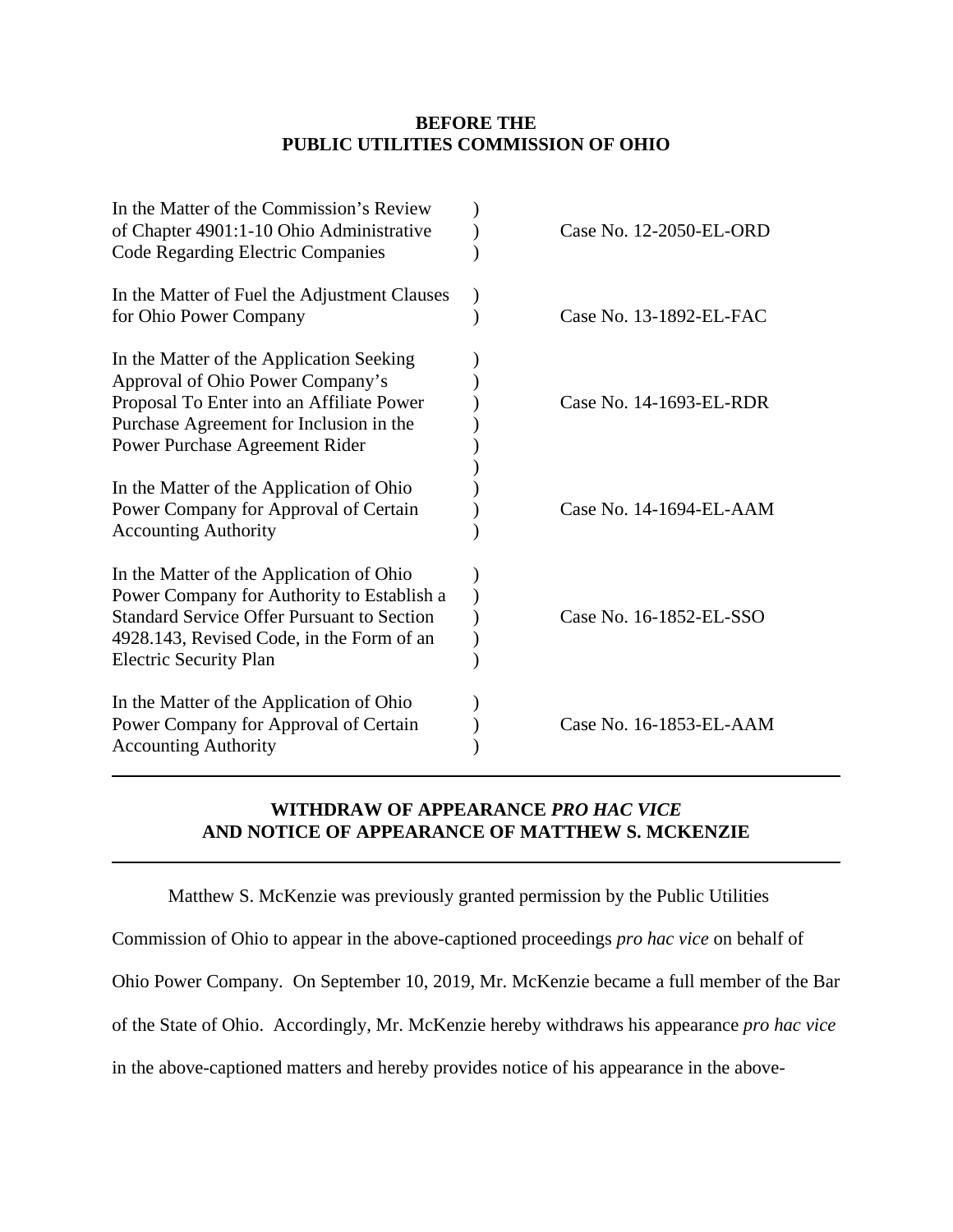captioned matters as a full member in good standing of the Ohio Bar, Attorney Number 91875,

on behalf of Ohio Power Company.

.

Respectfully submitted,

/s/ Matthew S. McKenzie Steven T. Nourse Matthew S. McKenzie American Electric Power Service Corporation 1 Riverside Plaza, 29th Floor Columbus, Ohio 43215 (614) 716-1608 Fax: (614) 716-2950 Email: stnourse@aep.com msmckenzie@aep.com

*Counsel for Ohio Power Company*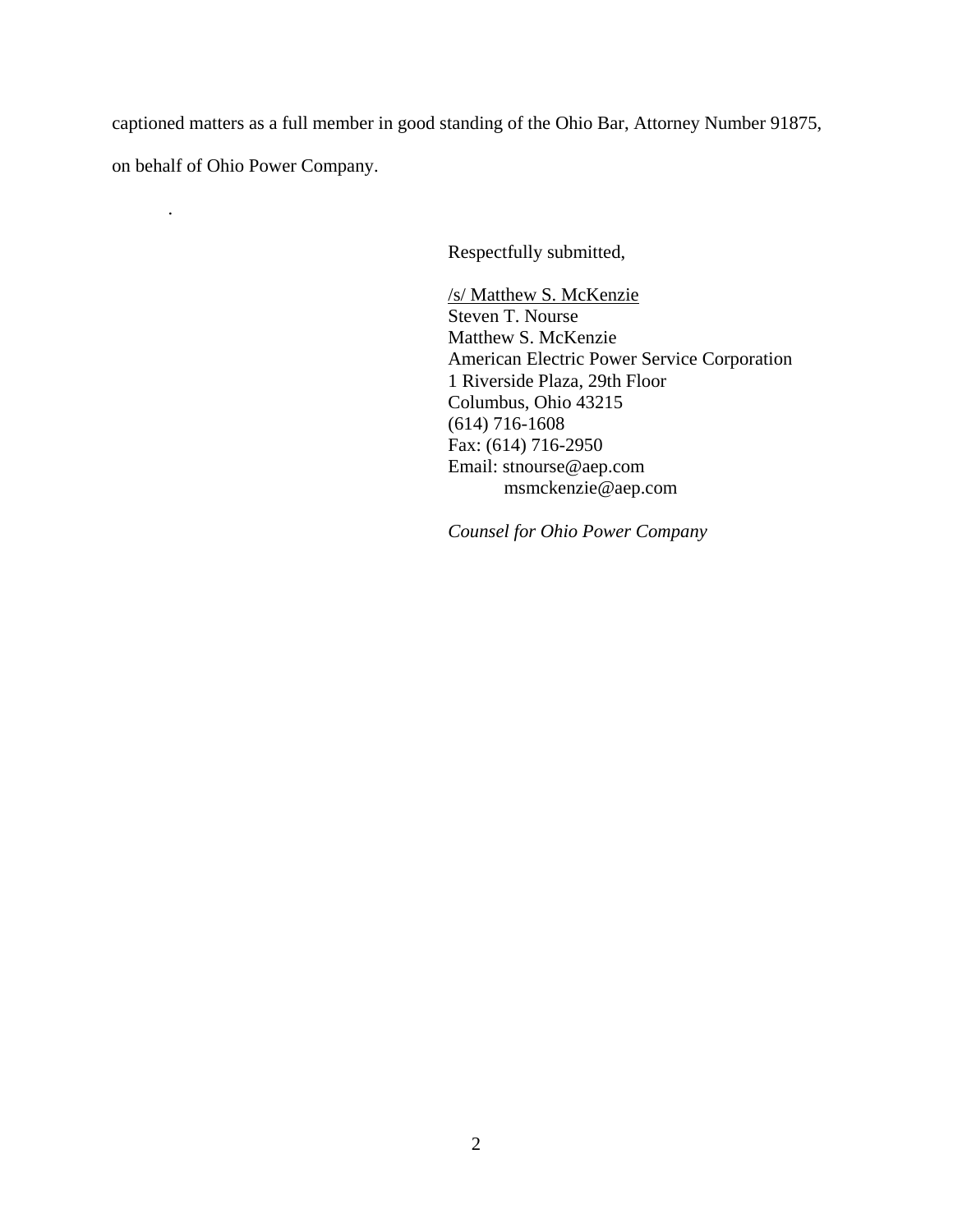## **CERTIFICATE OF SERVICE**

The e-filing system of the Public Utilities Commission of Ohio will electronically serve notice of the filing of this document on the parties referenced in the service list of the docket card who have electronically subscribed to this case.

September 17, 2019 /s/ Matthew S. McKenzie